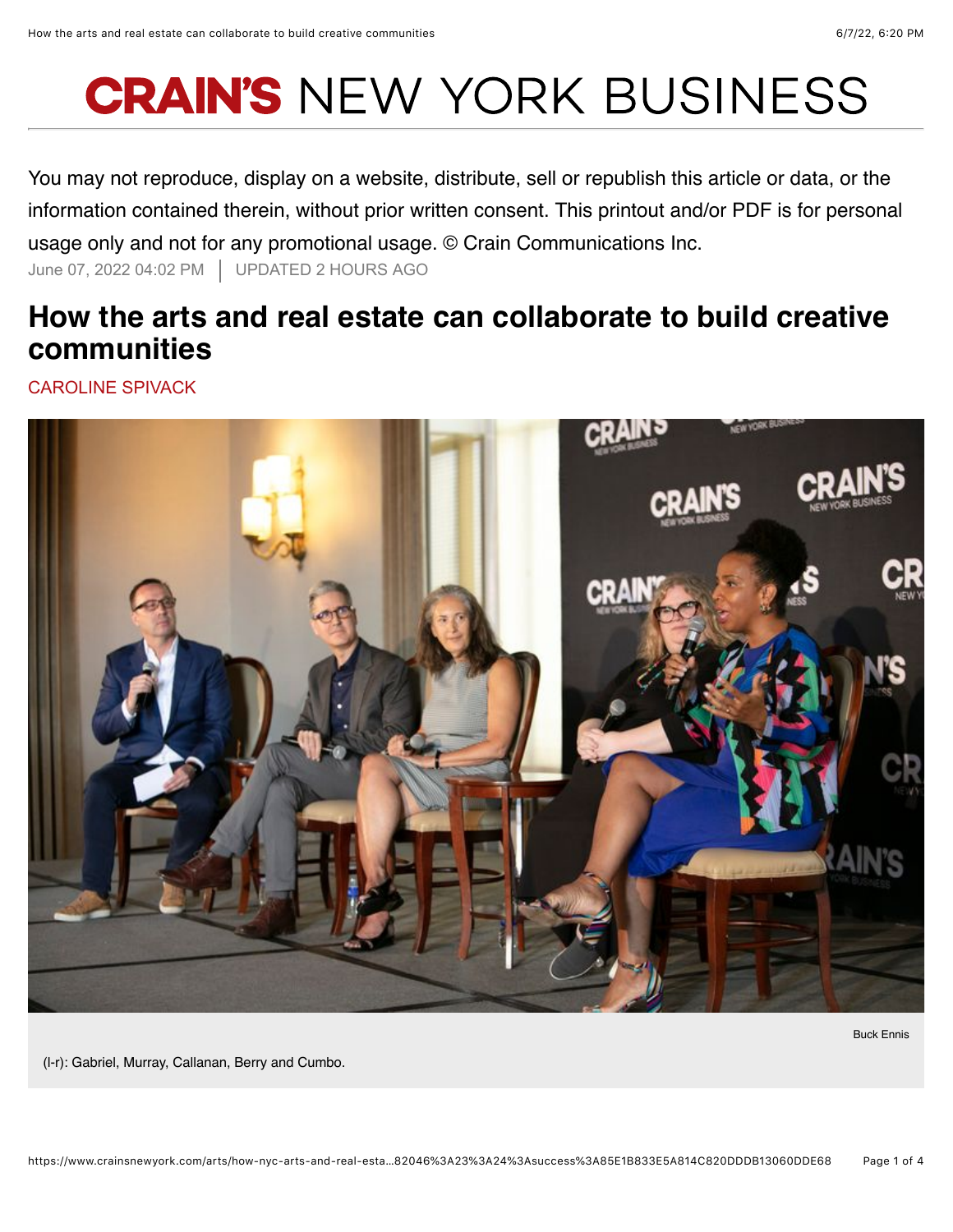Industry leaders gathered Tuesday for a *Crain's* event that discussed the challenges and opportunities ahead

Leaders in the city's real estate and arts industries gathered Tuesday morning at the New York Athletic Club to discuss the challenges of building creative communities at this juncture of the pandemic and how new collaborations and initiatives can help grow the city's arts sector.

The event, which was sponsored by *Crain's*, centered on new strategies for commercial and residential real estate firms to partner with arts and cultural groups. That starts by strengthening industry relationships and being creative with investment pathways, said keynote speaker Karen Brooks Hopkins, senior adviser to the Onassis Foundation and former president of the Brooklyn Academy of Music.

"The arts are a magnet for real estate development. As professionals, we have everything to gain by working together, but this has not always been the case," Hopkins said. "The issue is this: How can we, both critical players in the success of New York City, meet and find happiness together?"

## RELATED ARTICLE



City backs new Immigrant Research and Performing Arts Center with \$15M investment



Design Trust pilots new outdoor venues for more equitable arts access



An avant-garde performance center gets a permanent Brooklyn home

One way to do that, Hopkins said, would be to create a city directory of all the development sites that have been made available through requests for proposals that would consider arts partnerships. Hopkins encouraged developers to join the boards of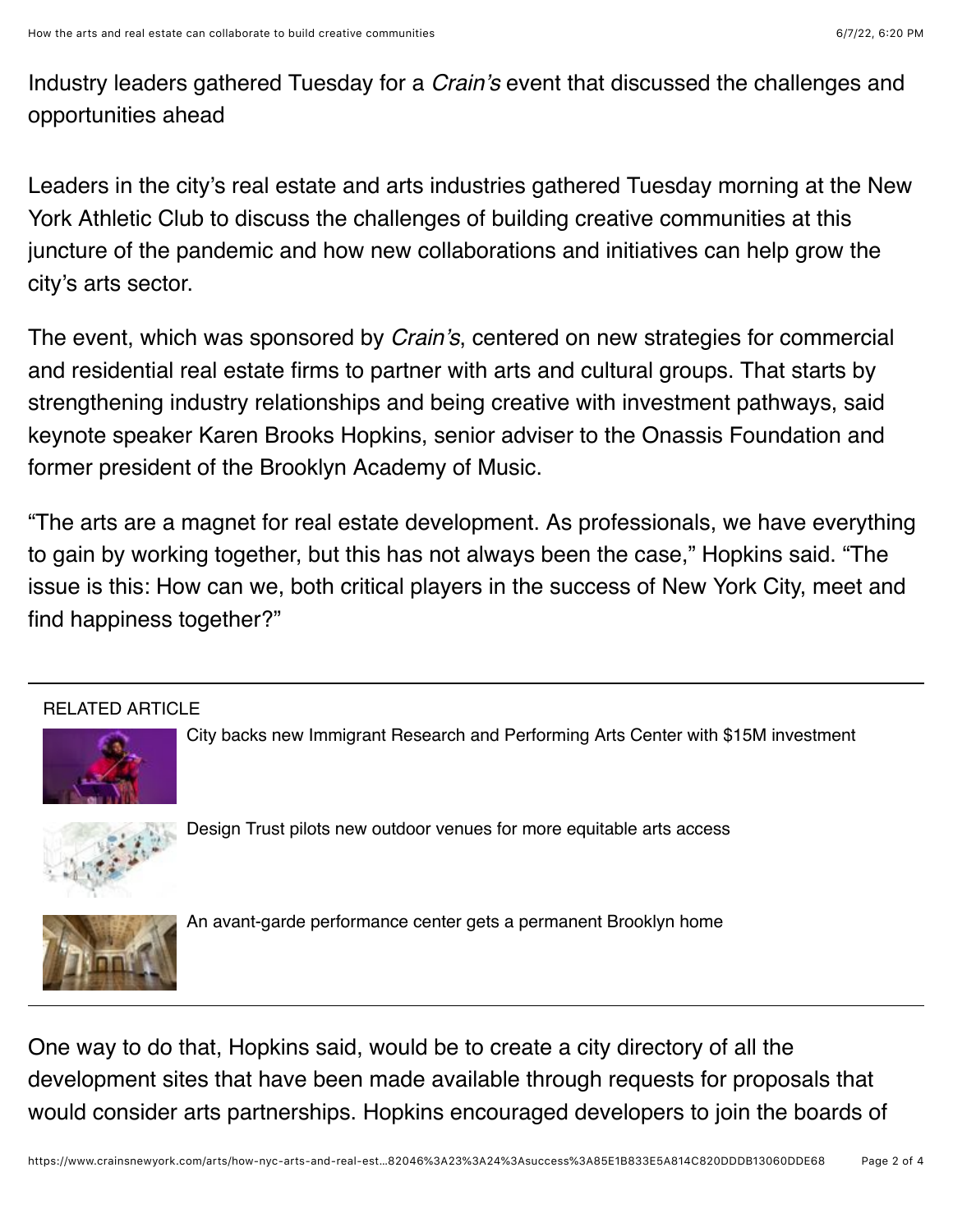arts and cultural organizations and work with them on launching programs, such as purchasing memberships in bulk at a discount and gifting them to tenants who buy or rent apartments.

*Crain's* Publisher and Executive Editor Fred Gabriel moderated a panel discussion on identifying new opportunities for the arts and real estate with Laurie Cumbo, commissioner of the Department of Cultural Affairs; Randi Berry, executive director of IndieSpace; Laura Callanan, founding partner of Upstart Co-Lab; and Brian Murray, CEO of Shift Capital.

Cumbo described the perception of real estate partnering with the arts as "the big bad wolf" and said that both industries and city officials must do more to "break down those silos" to motivate greater collaboration and investment.

One way to dispel some of those concerns, Cumbo said, is for developers to offer longerterm leases at favorable rents to arts and cultural organizations so partnerships through development projects don't represent a "one-time infusion" that ultimately slips away from a community.

"It's important that we embed these particular benefits to the community for the long term," Cumbo said.

To spur greater arts investment, Shift Capital's Murray said, it is critical that the real estate community grapples with the elephant in the room: gentrification.

"As developers, if we're not embracing the creative economy and the diversity around that because we're afraid to have a conversation about gentrification, then we're not going to get there," he said.

Berry of IndieSpace said it is important that developers collaborate with local arts and cultural groups instead of bringing in new partners that are unfamiliar to communities.

Another discussion moderated by *Crain's* real estate reporter Natalie Sachmechi explored projects that are intended to be sustainable for both the local arts groups they work with and their communities. The panel consisted of Josue Sanchez, senior director of development for L+M Development Partners; Sade Lythcott, CEO of the National Black